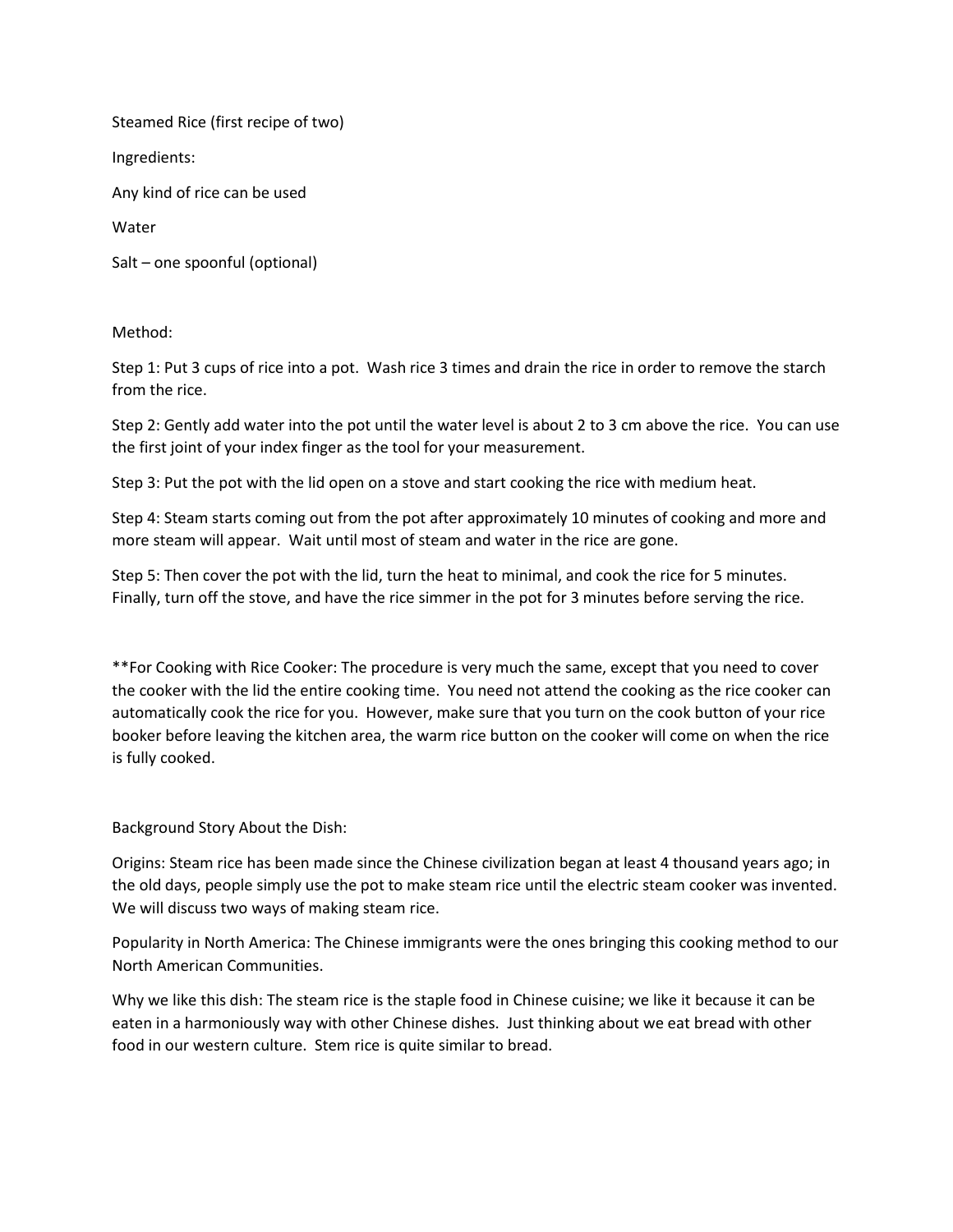Chop Suey (Recipe two of two)

Stir Fry with Assorted Vegetables

Ingredients:

- 1 small bag of coleslaw
- 2 pieces of celery stalk (finely sliced)
- 3 big onions (finely sliced)
- 1 bag of fresh beansprouts
- 3 garlic nuts (minced)
- 2 tablespoons cooking oil
- 2 teaspoon of salt
- 3 teaspoon of sugar
- 3 teaspoon of soya sauce
- 3 teaspoon of Oyster sauce

3 teaspoon of corn starch mixed with 6 tablespoons of water in a cup.

\*\*Condiment: all the above: salt, sugar, soya sauce and oyster sauce should all be mixed in a separated cup for later use.

## Method:

Step 1: Put 2 tablespoons of cooking oil into a wok/ a pot which has already been on the stove.

Step 2: Turn on the stove with high heat, put minced garlic into the wok, stir fry one minute.

Step 3: Quickly put a bag of coleslaw into the wok, then add celery slices, stir fried for 2 minutes.

Step 4: Then add about 5 tablespoons of water, cover wok, and steam cook the vegetables

Step 5: When the first steam appears through the wok lid, open up wok lid and add onion slices beansprouts with the vegetable in the wok, cover the wok, and steam cook for about two minutes.

Step 6: Then add the condiments, and then the cornstarch solution to thicken the cooked vegetable. Take the cooked Chop Suey out and put it onto a big serving plate for serving.

Background story about the Dish: